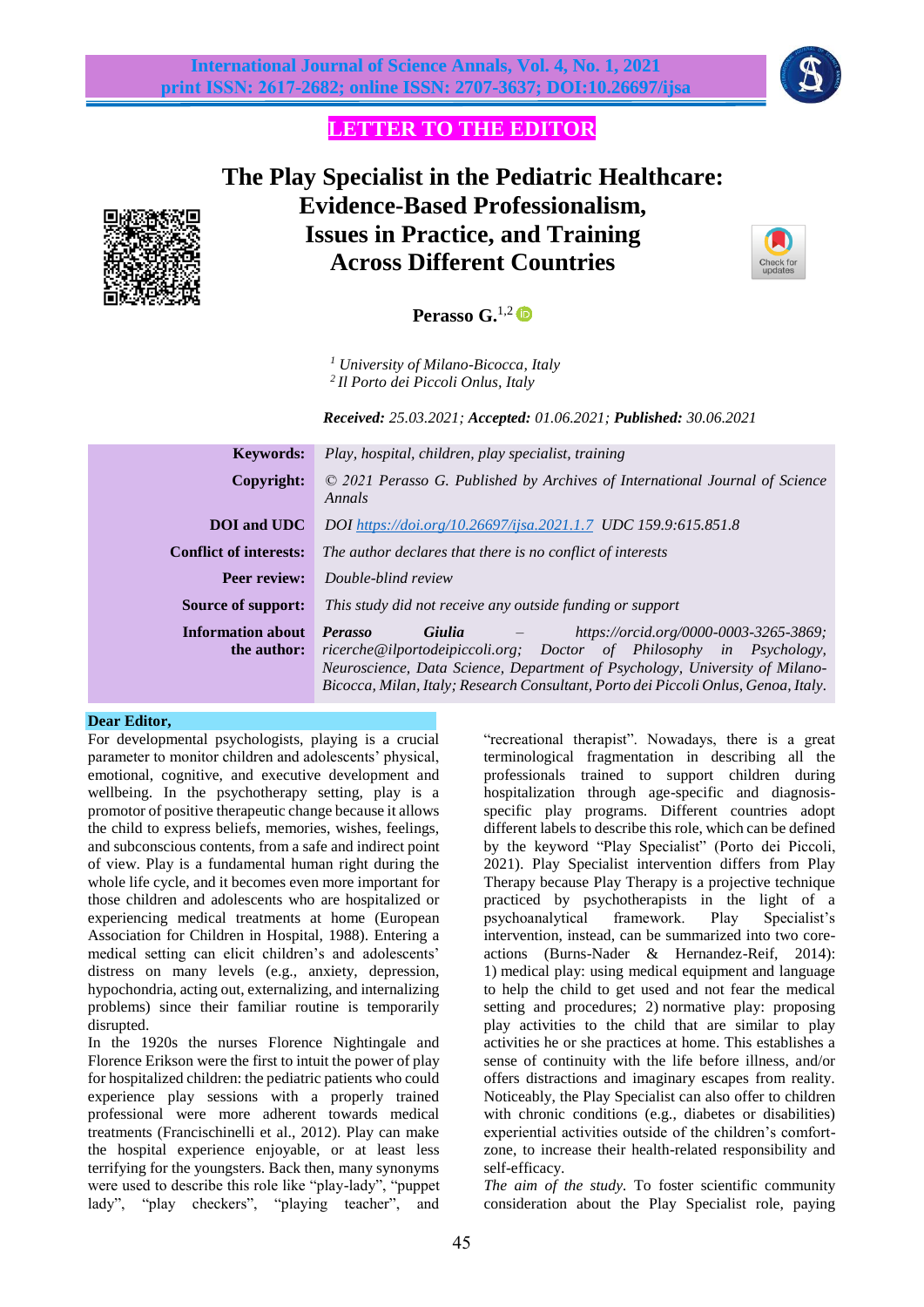

attention to the state of the art, the international field of practice, the evidence supporting the effectiveness of the Play Specialist intervention, the main challenges, and the everyday issue that these professionals have to face to gain proper integration in the national and international healthcare system.

This contribution presents two main elements: a literature review and a small-group survey. A review of the literature (on a total of n=613 papers from Pubmed, Scopus, PsycArticles) has been conducted to describe the Play Specialist professionalism and the difficulties in the practice. Moreover, the core elements of the training across different nations in terms of the prerequisites, the duration of the training, the institutions promoting or certifying the training, and the study subjects are discussed from an inclusive perspective. Thus, data from n=9 international experts in the field are examined to describe the state of the art over the Play Specialist's training.

Literature offers a vast body of evidence supporting the Play Specialist's intervention effectiveness in fostering the hospitalized child's wellbeing.

Five key elements emerged:

1. The Play Specialist intervention improves the child's coping strategies, her/his positive emotions, and decreases anxiety and stress that may anticipate medical procedures (Gill, 2010; Ullan & Belver, 2019).

2. Children require less sedation for pain management: with the Play Specialist intervention, the child is more capable of pain management at a behavioral, physical, cognitive, and complementary level (Bandstra et al., 2008).

3. The child is more adherent to the medical treatment: since play intervention decreases negative emotions (e.g., anxiety, stress, externalizing behaviors) the child is more collaborative towards medical staff (Gill, 2010). Once achieved through medical play a major knowledge over her/his health and the healing process, the child experiences less power imbalance from the adults taking care of her/him (e.g., family members, medical staff) (Bricher, 2000).

4. Play can be crucial in palliative care: through targeted play activities the Play Specialist can help the child to face and elaborate emotions connected to end-of-life concepts (Lindqvist, 1974).

5. Time and economic savings for the hospitals: as supported by Metzger et al. (2013), the Play Specialist enhances patients' compliance, requiring less anesthesia for invasive medical procedures. This aspect is important to spare sedation costs to the hospital, and also to spare children from anesthesia and its potential collateral effects.

Literature depicts the main challenges that the Play Specialists have to face all over the world.

Five main domains emerge:

1) Lack of standardized methods and measures to support the practice (Goh et al., 2019) has hindered for a very long-time the possibility to create a common ground;

2) Practice fragmentation across different countries arise problems in the practice as the core activities are often overlapping with other professionals' interventions like educational video gaming, pet therapy, art therapy;

3) Lack of recognition at a national and international level hinders the integration of the Play Specialist with the hospital staff (Metzger et al., 2013). Frequently, doctors and nurses may exchange Play Specialists for volunteers or may improvise play activities for their patients without having the proper training;

4) Lack of funds from national institutions represent another crucial challenge for promoting the Play Specialist as no-profit private institutions often support this professionalism (Simonelli et al., 2014);

5) Difficulties in accessing the hospitals for Play Specialist during Covid-19 waves emerged. To respond to the global crises without letting down families and children, pioneering telematic adaptations of the Play Specialist intervention have been developed (Perasso et al., 2020).

Experts offer a detailed picture of the Play Specialist formation at an international level. Data collected from the nine participants to Porto dei Piccoli's international Round Table (January 2021), reveal salient elements in the Play Specialist formation.

Across different countries, heterogeneities and commonalities emerge:

- the prerequisite of the training (e.g., a bachelor's degree in psychology or pedagogy) is required all over the world;

- the duration of the formation varies from courses of 200 hours to courses of 760 hours;

- considering the subjects of the Play Specialists' study, the countries' referents agree about offering formation on the child developmental milestones on a pediatric, psychological, pedagogical level, play-techniques, family psychology, attachment psychology;

- as regards achieving a certification at the end of the training, a few countries still struggle to obtain institutional recognition for Play Specialists and proper certification procedures. In fact, institutional certification is fundamental in providing evidence-based interventions and obtaining acknowledgment in the hospital context.

The Play Specialist's professionalism is essential to advocate children's right to play in the hospital context and to promote her/his wellbeing by fostering coping, treatment adherence, and counteracting negative emotions. Still, cross-countries differences at an educational and institutional recognition level hinder the possibility to integrate the Play Specialists in national and international healthcare systems. For the future, the exchange of best practice and research evidence among no-profit organizations, and public and private healthcare stakeholders is vividly recommended to build a common ground and finally overcome fragmentation.

## **References**

Bandstra, N. F., Skinner, L., Leblanc, C., Chambers, C. T., Hollon, E. C., Brennan, D., & Beaver, C. (2008). The role of child life in pediatric pain management: A survey of child life specialists. *The Journal of Pain, 9*(4), 320–329. <https://doi.org/10.1016/j.jpain.2007.11.004>